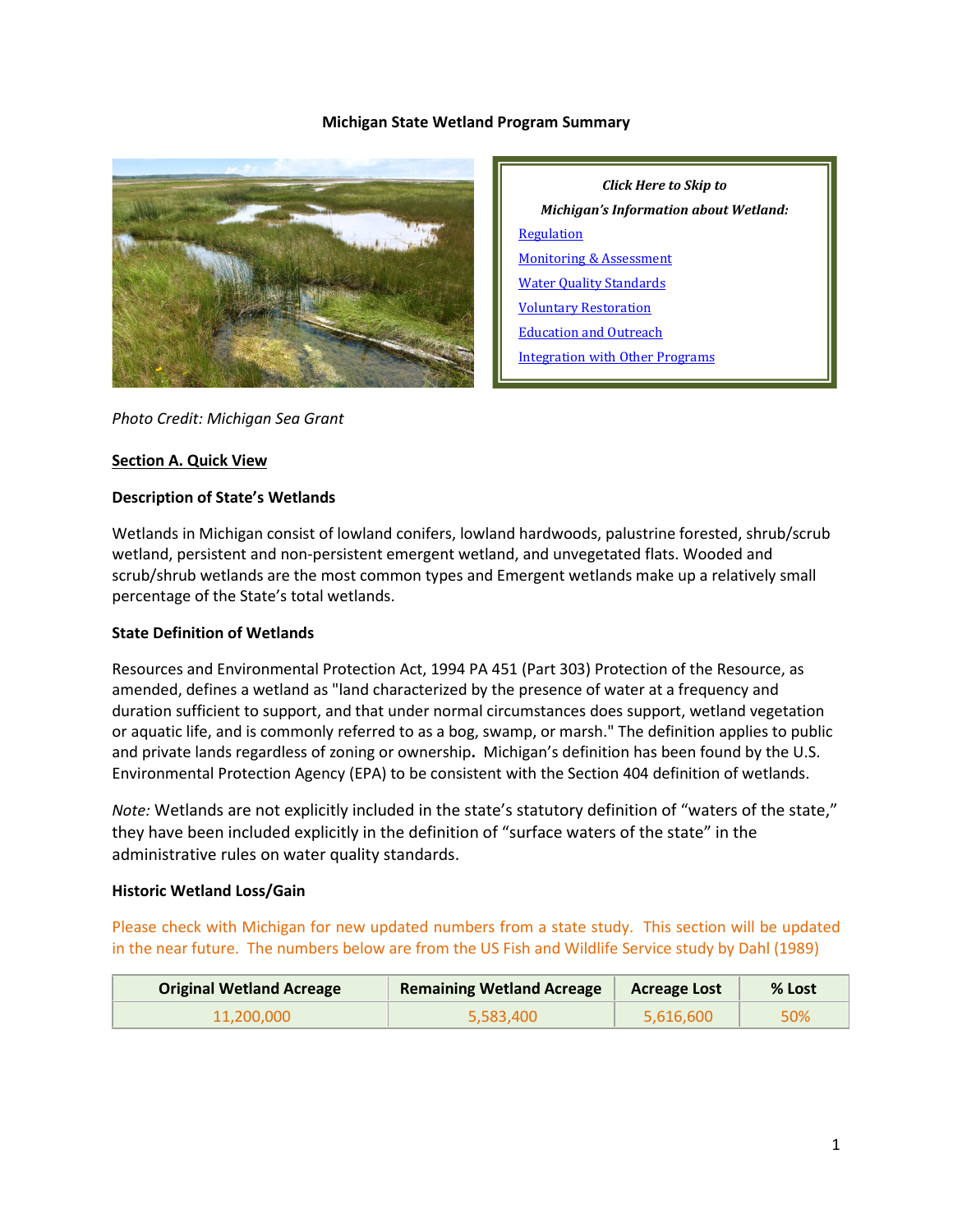#### **Primary State Wetlands Webpage**

Michigan Department of Environmental Quality Wetland Program Webpage <http://www.mi.gov/wetlands/>

#### **State Wetland Program Plan**

Michigan has been undertaking a strategic planning process with stakeholders to develop a state wetland program plan (WPP). The Plan is currently under review by EPA. Additionally, the state has had a Wetland Conservation Strategy (1995) that served to guide state wetland activities for more than 10 years. In 2011, the state developed a wetland program plan that was not approved by EPA but has been used for internal guidance.

#### **No Net Loss/Net Gain Goal**

Michigan has no net loss goals in both regulation and as a statewide administrative approach. Michigan's State Wetland Conservation Plan outlines both short- and long-term goals for the achievement of no net loss of wetlands. Long-term objectives, with no specific time frame, include the restoration of 500,000 acres (ten percent of historic losses). In addition, Administrative rules for the Wetland Protection Part of the Natural Resources and Environmental Protection Act (NREPA) state that, "An applicant shall provide mitigation to assure that, upon completion, there will be no net loss of wetlands." (See R 281.925 (7)).

| <b>State</b><br><b>Name</b> | Core element #1:<br><b>Regulation</b>                                                                                       | <b>Core Element #2:</b><br><b>Monitoring and</b><br><b>Assessment</b> | <b>Core Element #3:</b><br><b>Wetland Water</b><br><b>Quality Standards</b> | <b>Core Element #4:</b><br><b>Voluntary Wetland</b><br><b>Restoration</b>               |
|-----------------------------|-----------------------------------------------------------------------------------------------------------------------------|-----------------------------------------------------------------------|-----------------------------------------------------------------------------|-----------------------------------------------------------------------------------------|
| <b>Agency</b>               | MDEQ*                                                                                                                       | MDEQ*                                                                 | Incorporated into<br>regulation                                             | <b>MDEQ</b>                                                                             |
| Source(s)                   | Fees, state<br>funding,<br>interagency<br>partnerships                                                                      |                                                                       |                                                                             | 319 funding, state grants<br>and loans program<br>(integrated with federal<br>programs) |
| <b>Amount</b>               | Unknown                                                                                                                     | Unknown                                                               | Unknown                                                                     | Unknown                                                                                 |
| <b>Staffing</b>             | "A lot"                                                                                                                     | "Less than a lot"                                                     | Unknown                                                                     | Unknown                                                                                 |
| <b>Agency</b>               |                                                                                                                             |                                                                       |                                                                             | <b>MDNR</b>                                                                             |
| Source(s)                   |                                                                                                                             |                                                                       |                                                                             | State wildlife funds                                                                    |
| <b>Amount</b>               |                                                                                                                             |                                                                       |                                                                             | Unknown                                                                                 |
| <b>Staffing</b>             |                                                                                                                             |                                                                       |                                                                             | Unknown                                                                                 |
| <b>Agency</b>               |                                                                                                                             |                                                                       |                                                                             | MI Department of<br><b>Agriculture and Rural</b><br>Development                         |
| Source(s)                   |                                                                                                                             |                                                                       |                                                                             | State funding                                                                           |
| <b>Amount</b>               |                                                                                                                             |                                                                       |                                                                             | Unknown                                                                                 |
| <b>Staffing</b>             | the contract of the contract of the contract of the contract of the contract of the contract of the contract of<br>$\cdots$ | $\sim$ $\sim$ $\sim$                                                  |                                                                             | Unknown                                                                                 |

#### **State Resources for Wetland Work – Estimated (2014)**

\*Some lab and other work is contracted out to non-state entities.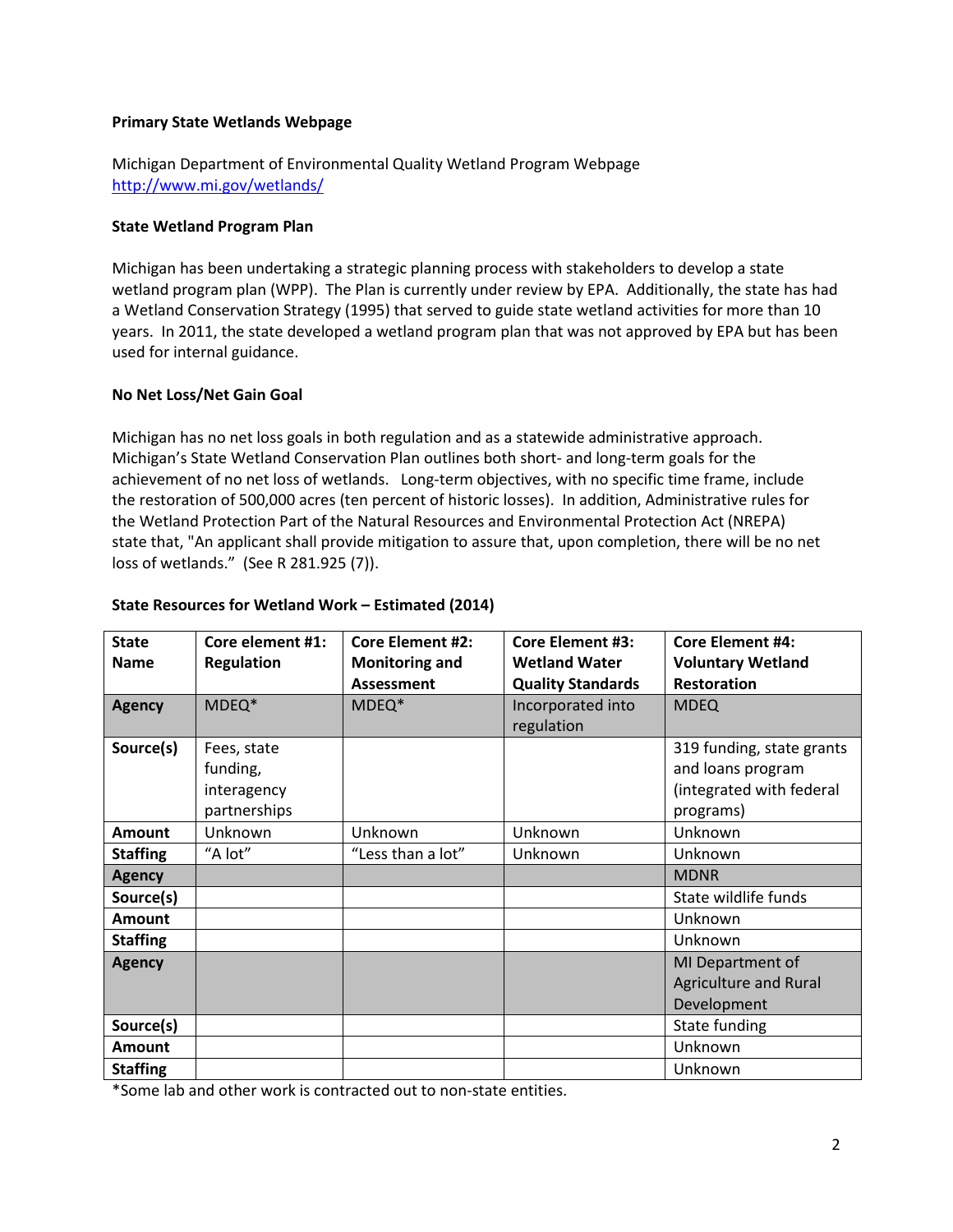### **State Permitting Fees**

| <b>State Permitting Fee</b> | <b>State Name</b>                    |
|-----------------------------|--------------------------------------|
| Yes/No                      | <b>YES</b>                           |
| Amount (range)              | \$50-\$2,000                         |
| Agency                      | MDEQ Wetlands, Lakes and Stream Unit |

#### **Innovative Features**

Michigan was the first state to assume the Clean Water Act §404 program.

### **Models and Templates**

- Michigan has a mature wetland mitigation program
- The state's permitting process is very streamlined. One application and fee provides processing for §401 certification, coastal zone, endangered species, and historic preservation sites
- Michigan Rapid Assessment Method (http://www.michigan.gov/deq/0,4561,7-135-3313 3687-[240071--,00.html\)](http://www.michigan.gov/deq/0,4561,7-135-3313_3687-240071--,00.html)

## <span id="page-2-0"></span>**Section B. Regulation**

### **How are Wetlands Regulated in Michigan?**

Michigan's wetland regulatory authority is based primarily on a statewide wetland permit program defined in the Wetlands Protection Part of the State's environmental code. This law was originally passed in 1979 as the *Goemaere-Anderson Wetland Protection Act*, and was later codified in its current form as Part 303, Wetlands Protection, of the *Natural Resources and Environmental Protection Act*, 1994 PA 451, as amended (NREPA). Michigan Department of Environmental Quality (MDEQ) Water Resources Division houses the §404 program, including permitting, outreach and technical support, enforcement, research, and restoration activities related to wetlands. The DEQ has adopted administrative rules which provide clarification and guidance on interpreting Part 303. The Wetland Protection Part provides broad regulation of Michigan's wetlands as described in the following sections of this summary, and was incorporated by reference and made part of the Section 404 Program for the State of Michigan at the time of program assumption.

While Michigan has been delegated the authority to administer CWA §404, the agency also shares jurisdiction with the U.S. Army Corps of Engineers ("Corps") in some areas. The Corps has retained CWA §404 jurisdiction over traditionally navigable waters, including the Great Lakes, connecting channels, and other waters connected to the Great Lakes where navigational conditions are maintained (essentially, those waters covered by §10 of the Rivers and Harbors Act). The Corps also retains jurisdiction in wetlands directly adjacent to these waters. In these areas, both a Corps and a MDEQ permit are required for activities in wetlands.

The scope of jurisdiction under Michigan's law is generally comparable with federal law; however, the underlying authority differs from federal law, being based on land management authorities rather than the commerce clause. Under Part 303, the Michigan DEQ regulates:

• All wetlands that are connected to an inland lake or pond, river or stream, or one of the Great Lakes, regardless of size. The connection may be any permanent or intermittent surface water connection.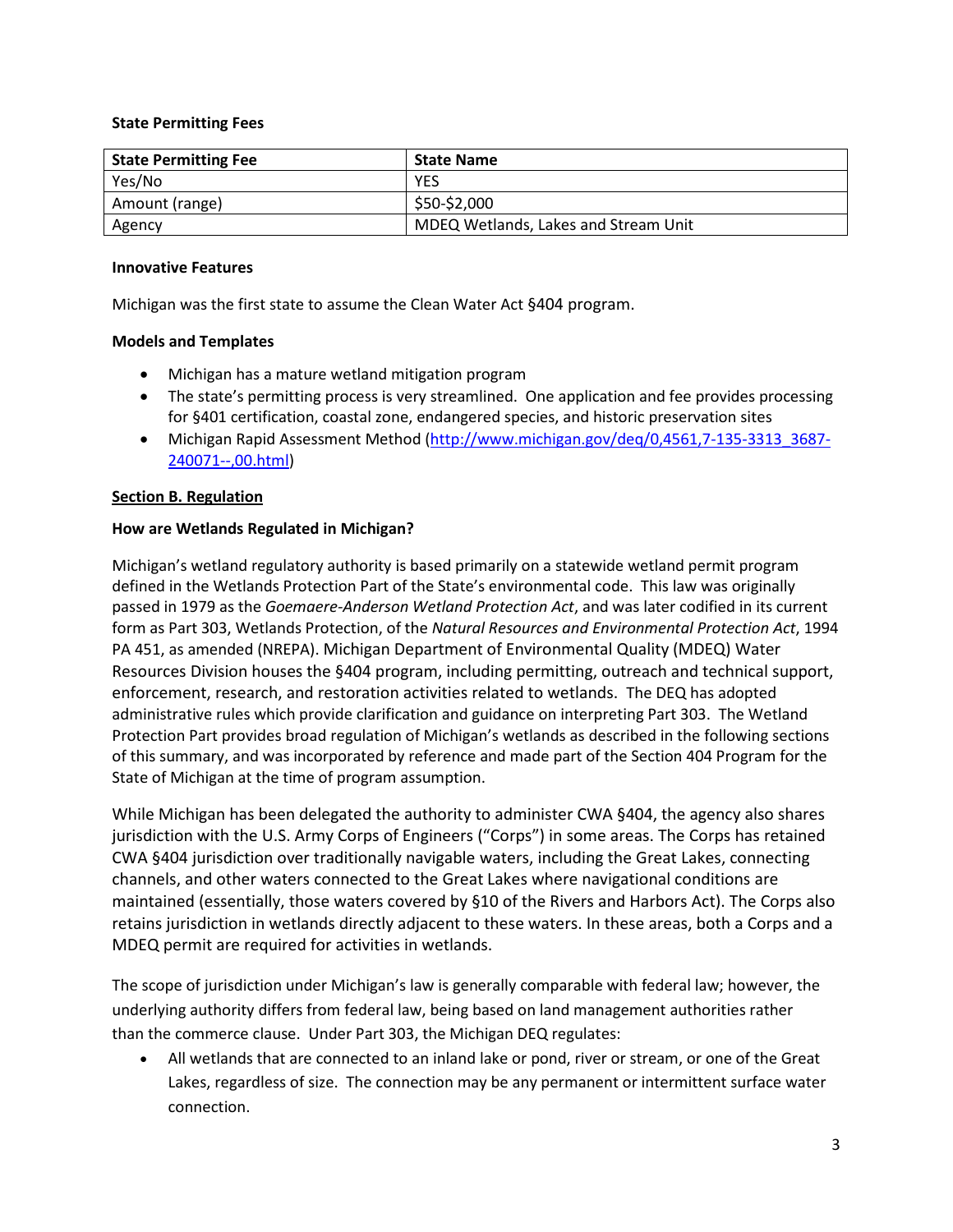- All wetlands that are within 500 feet of an inland lake, pond, river or stream, or within 1000 feet of the Great Lakes, regardless of size. These wetlands are assumed to have a groundwater connection with the associated waterbodies.
- Wetlands greater than 5 acres in size that are not connected to other waterbodies by surface or groundwater.
- Any wetland that is not otherwise regulated, if the DEQ has determined that the wetland is "essential to the preservation of the natural resources of the state" and has so notified the property owner.

Permits issued by the DEQ under Michigan's 404 Program are state, not federal, permits and as such Section 401 certification is not required. However, a project which would result in a violation of Michigan's water quality standards would not meet the permit criteria under state statutes. Under the Wetland Protection Part, a project which violated water quality standards would not be considered otherwise lawful, and therefore not in the public interest. In addition, the Section 404 (b)(1) Guidelines prohibit issuance of a permit which would result in a violation of state water quality standards (40 CFR §230.10), and the DEQ is prohibited from issuing a Section 404 permit not in compliance with the 404(b)(1) Guidelines. For applications under the jurisdiction of Detroit District Corps for purposes of Section 10/Section 404, issuance of a state permit is generally taken to represent Section 401 certification.

Some coastal wetlands receive further protection under the *Shorelands Protection and Management Provisions* of NREPA. The state has a special statute that designates certain wetlands as environmental areas with special protections. These have a higher standard of approval with restricted activities (uplands are also regulated). To be designated, environmental areas (EAs) must be deemed "necessary for the preservation and maintenance of fish and wildlife," and be "within 1,000 feet landward of the ordinary high water mark of lands adjacent to waters affected by levels of the Great Lakes." EAs are designed to protect the natural condition of the area and limit or prohibit human presence

A number of other state laws (Parts of the NREPA) compliment the basic wetland permit program. These include programs which regulate dredge and fill activities in inland lakes and streams and the Great Lakes; the state's floodplain regulatory authority; and water pollution control regulations including state water quality standards.

### **Wetland Delineation**

| <b>Delineation Guidance</b> | Yes | No | <b>Detail</b> |
|-----------------------------|-----|----|---------------|
| Use State's Own Method      |     | х  |               |
| Use Corps' 87 Manual and    |     |    |               |
| <b>Regional Supplement</b>  |     |    |               |
| Other (Please describe)     |     | v  |               |
|                             |     |    |               |

### **Evaluation Methodology**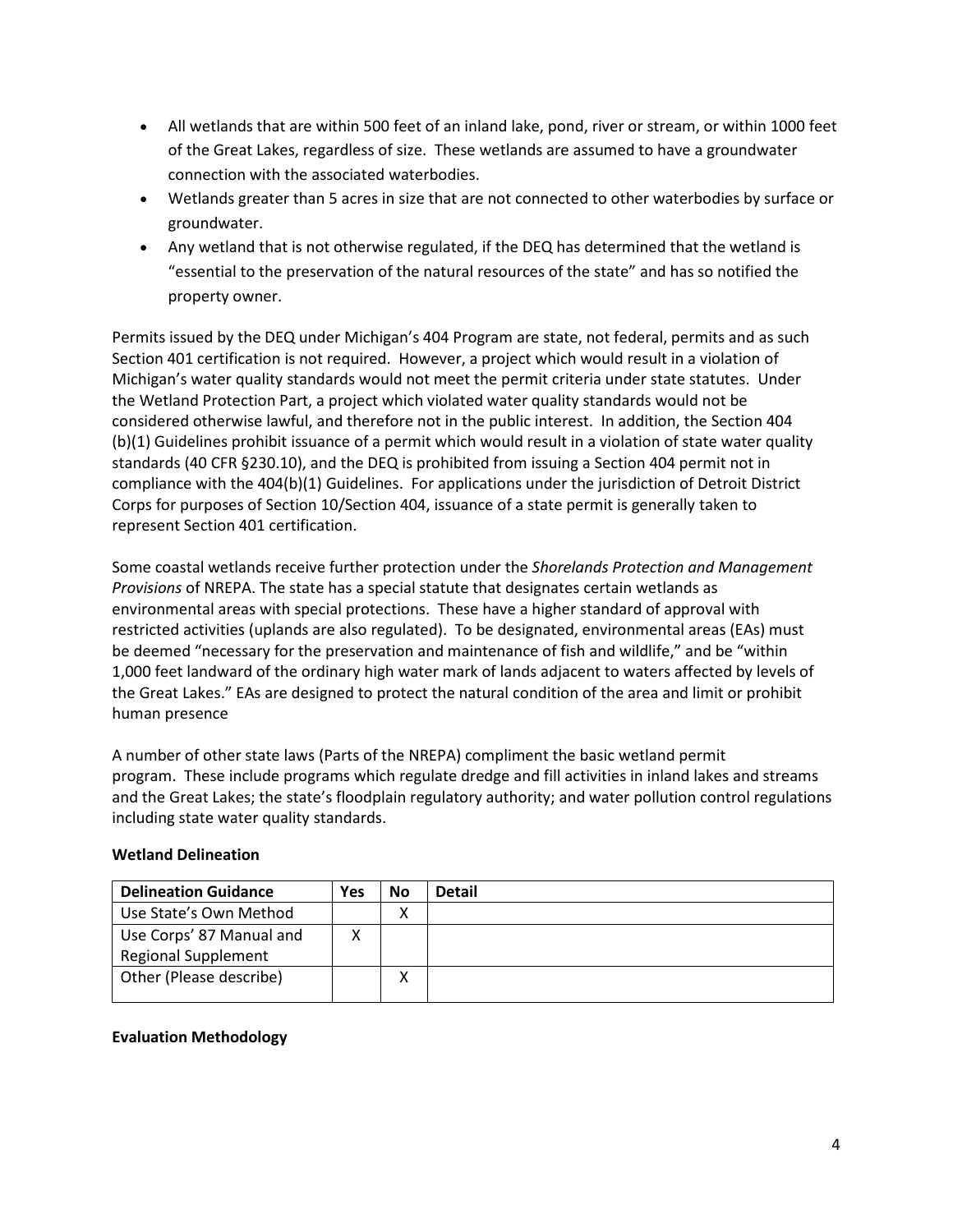The state has developed a Michigan Rapid Assessment Tool (MiRAM). The assessment tool was updated in 2010. Michigan is currently testing to see if it correlates with the state's Index of Biotic Integrity (IBI). The state's universities have played an important role in this development process. Work on IBIs has been conducted primarily by research staff at Michigan State University and Grand Valley State University. The state has an extensive set of IBIs for coastal and inland wetlands. Michigan staff also use the State's *Floristic Quality Assessment for the State of Michigan* (2nd Edition), developed by the DNR and revised in 2001.

### **Exempted Activities**

Michigan regulates drainage activities which are normally exempt under the Clean Water Act. Although exemptions have been developed to be consister with federal law, the state's language is different, drafted to meet state-specific laws. Exemptions include recreational activities, specified agricultural activities (see "Special Provision for Agriculture and Forestry" below), construction of temporary forestry and mining roads; maintenance or improvement of public roads within the right of way; maintenance, repair, or operation of oil or gas pipelines and power lines; operation or maintenance of dikes and levees; and construction of iron and copper mining tailing basins and water storage areas. However, exemptions are not unlimited; the landowner is generally required to minimize impacts, and in some instances to comply with best management practices (e.g. activities not exempt under state post-construction requirements that would be at the federal level). Exemption under one Part of the NREPA does not exempt an activity from requirements of other Parts. County drainage commissioners also regulate drainage activities in the state.

## **Special Provisions for Agriculture and Forestry**

State provisions are comparable to federal provisions. Part 303 exempts certain activities associated with farming, horticulture, silviculture, lumbering, and ranching from permit requirements. These exemptions in general parallel Section 404, and are typically associated with the ongoing use of a wetland area for planting, cultivation, and harvesting of various crops. Part 303 also provides exemptions for certain related activities, such as construction and maintenance of farm or stock ponds, drain maintenance necessary for agricultural production, and construction and maintenance of farm and forest roads. These exemptions are very specific. Other related activities such as land clearing and leveling, construction of dikes or cranberry beds, or construction of barns, greenhouses, warehouses, or other structures, are not exempt activities under the Wetlands Protection Part.

### **Penalties and Enforcement**

DEQ Water Resources Division staff has primary responsibility for enforcement under Michigan's state administered Section 404 Program. However, this does not preclude the federal agencies from initiating enforcement actions under Section 404 at their discretion.

The Inland Lakes and Streams Part authorizes civil fines up to \$5,000.00 per day, and criminal penalties of up to \$10,000.00. Under a civil action, the court may enforce compliance with the Part, restrain violations of the Part, and order restoration. In 1993, the Inland Lakes and Streams Part was amended to provide for the issuance of appearance tickets for minor offenses which do not require restoration. A person who commits a minor offense is guilty of a misdemeanor, punishable by a fine of not more than \$500.00.

Enforcement provisions of the Wetland Protection Part are similar, except that a civil penalty of up to \$10,000.00 per day is authorized. In addition, criminal penalties for a knowing violation include fines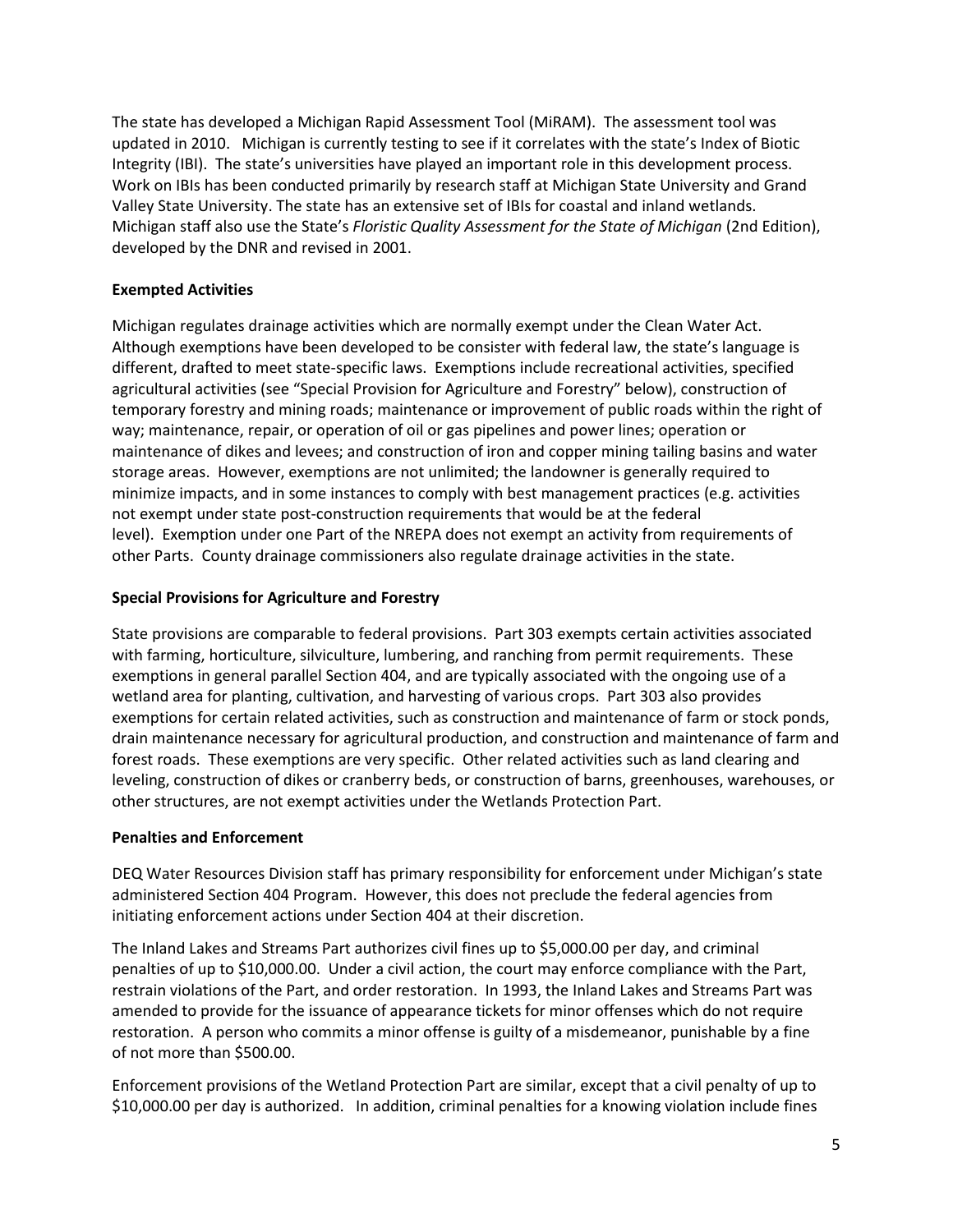of up to \$25,000.00 per day, imprisonment of not more than 1 year, or both. A repeat violation is a felony, and is punishable by a fine of not more than \$50,000.00 per day, or imprisonment of not more than 2 years, or both.

# **Permit Tracking**

*Tracking permit actions:* DEQ Water Resources Division permit applications are entered into a computerized tracking system, known as the Coastal and Inland Waters Permit Information System (CIWPIS). CIWPIS includes database files for resources of special interest (e.g. known locations of threatened or endangered species, conservation easements, sites of past violations, hazardous waste sites, and similar categories) by town, range and section. These special interests are identified at the time of permit logging. All subsequent permit actions are tracked in the CIWPIS system. An on-line version of this tracking system allows the permit applicant, or any member of the general public, to search for permits or permit applications by geographic area, or to check on the status of a pending application. CIWPIS is linked to additional databases supporting detailed records for mitigation sites, and for wetland areas held under permanent conservation easements. The state is working on moving to a combined GIS database called "My Waters" for tracking permit and compliance data.

*Tracking compliance and enforcement actions*. The DEQ Water Resources Division maintains a separate system for tracking compliance and enforcement actions. All complaints received by the DEQ (including violations reported by staff) are entered into this system, and tracked until resolved. This system assists field staff in monitoring the status of enforcement actions, which may proceed over a period of months. It also supports coordination among the DEQ Water Resources Division n and law enforcement staff in the DEQ Office of Criminal Investigations and the Law Enforcement Division of DNR.

| <b>Permit Coverage</b>          | Yes | No | <b>Detail (Type of Permit)</b> |
|---------------------------------|-----|----|--------------------------------|
| <b>Regional General Permit</b>  |     | Λ  |                                |
| <b>Statewide General Permit</b> |     |    |                                |

### **State General Permit (statewide vs. regional coverage)**

*Description:* As a delegated state, Michigan has issued its own set of "General Permit and Minor Project Categories for Minor Activities in Wetlands in the State of Michigan. Details of these permits can be found at: [http://www.michigan.gov/documents/deq/General\\_Permit\\_Categories\\_360925\\_7.pdf.](http://www.michigan.gov/documents/deq/General_Permit_Categories_360925_7.pdf) The state has three tiers of permits, including: 1) general permits, 2) minor projects, and 3) individual permits.

## **Assumption of 404 Powers**

| <b>Assumption Status</b>         | Yes     | <b>No</b> | <b>Detail</b>                       |
|----------------------------------|---------|-----------|-------------------------------------|
| Assumed                          |         |           | Michigan Assumed the 404 program in |
| <b>Working Toward Assumption</b> | $---$   |           |                                     |
| <b>Explored Assumption</b>       | $- - -$ |           |                                     |

*Detail:* The State of Michigan's 404 Program was approved by the Regional Administrator of EPA in accordance with the requirements of Section 404(h) of the Clean Water Act in August of 1984. With this approval, Michigan became the first state to assume administration of the Section 404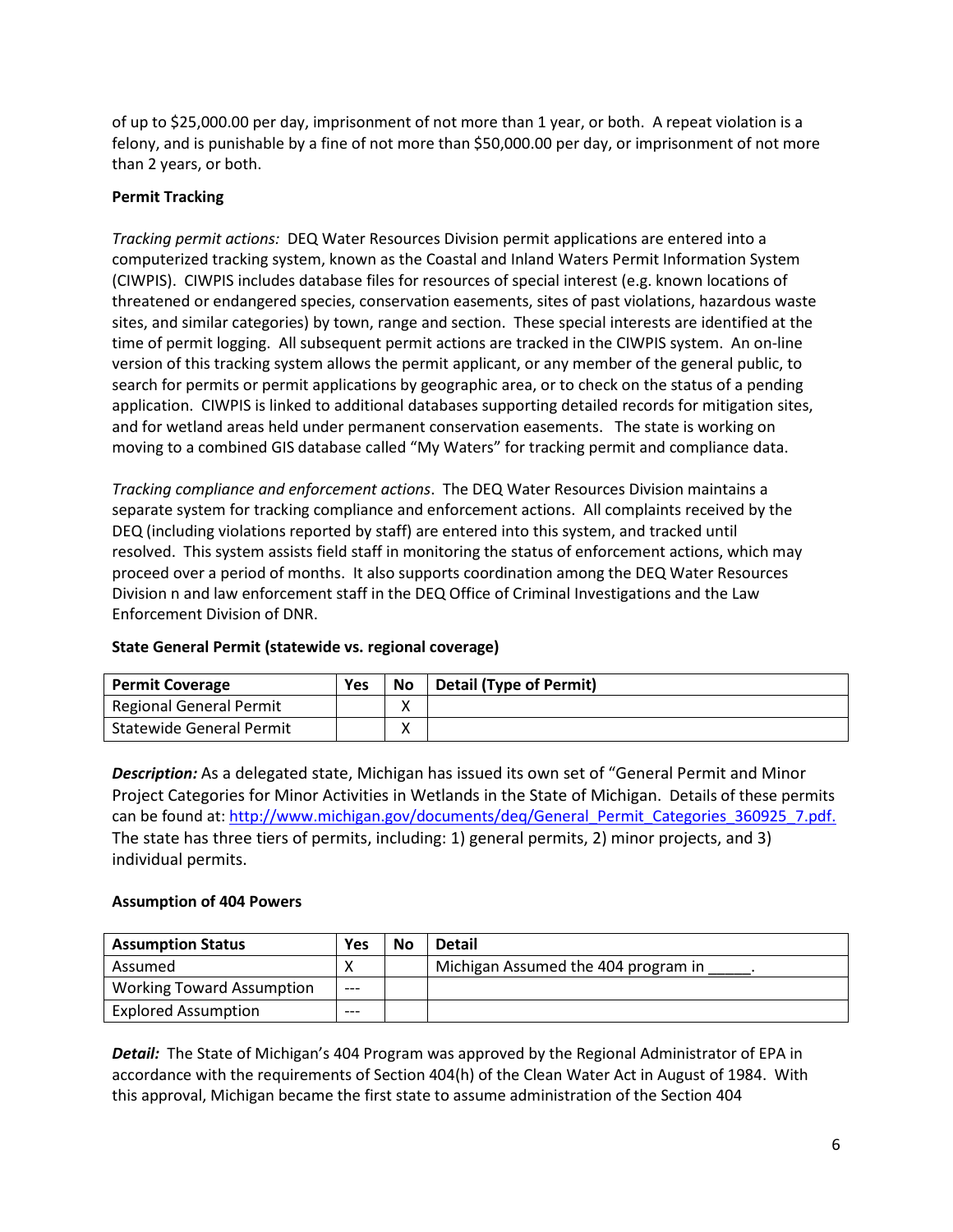Program. During the ensuing twenty years, the state-federal partnership which developed has allowed Michigan to operate a highly effective and efficient permit program. Michigan's Section 404 Program is administered by the Michigan DEQ (formerly part of the Michigan DNR). The state processes approximately 5,000 permit applications per year through this program, funded in part by permit fees but primarily by state general funds. DEQ staff also have primary responsibility for compliance and enforcement under the state 404 Program.

## **Joint permitting**

The Clean Water Act limits state assumption of Section 404 authority in "traditionally navigable waters." The Detroit District Corps retains Section 404 jurisdiction in these waters, which are listed in a 1983 *Memorandum of Agreement* between the DEQ and the Corps. Corps jurisdiction includes the Great Lakes, connecting channels (such as the Detroit River), and rivermouth areas upstream to the limits of the traditional navigational channel or the Great Lakes ordinary high water mark. Under the 1983 MOA, the DEQ and the Corps may issue a Joint Public Notice for projects over which the Corps retains Section 404 jurisdiction; however separate state and federal permits are required. Joint Public Notices are prepared by the Corps. Due to the time constraints associated with state statutes, the DEQ frequently proceeds with issuance of a separate public notice to assure compliance with state statutory review periods.

## **Special Area Management Plans and Advanced Identification Plans**

None. However, the state is currently in the process of updating the Michigan Lake Management Plan.

### **Buffer Protections**

None.

### **Mitigation Policy**

The state has extensive guidelines, policies, and regulations that guide wetland mitigation. Under Part 303, Wetlands Protection, of the Natural Resources and Environmental Protection Act, 1994 PA 451, as amended, the MDEQ may impose conditions on a permit for a use or development if the conditions are designed to remove an impairment to the wetland benefits, to mitigate the impact of a discharge of fill material, or to otherwise improve the water quality. The purpose of compensatory wetland mitigation, commonly referred to as wetland mitigation, is the replacement of unavoidably lost wetland resources with created or restored wetlands, with the goal of replacing as fully as possible the functions and public benefits of the lost wetland.

In accordance with the administrative rules for Part 303, the MDEQ can consider wetland mitigation only after all of the following conditions are met:

- The wetland impacts are otherwise permittable under sections 30302 and 30311 of the act.
- No feasible and prudent alternative to avoid wetland impacts exists.
- An applicant has used all practical means to minimize impacts to wetlands. This may include the permanent protection of wetlands on the site not directly impacted by the proposed activity.

The permittee must provide wetland mitigation to assure that, upon completion, there will be no net loss of wetlands. Wetland mitigation must be of a similar ecological type as the impacted wetland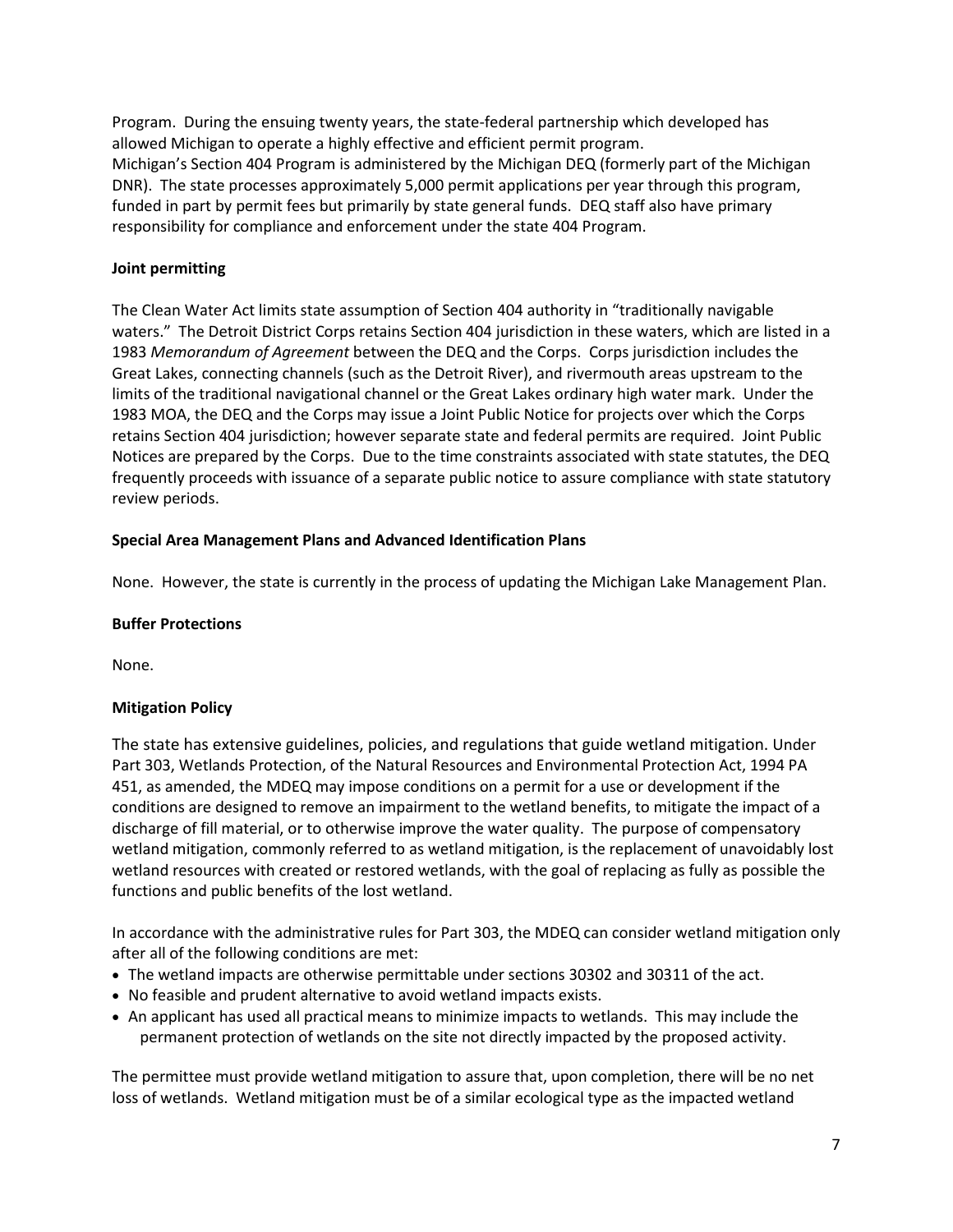wherever feasible and practical. If the replacement wetland is of a similar ecological type as the impacted wetland, then the following ratio of acres of wetland mitigation for each acre of permitted wetland loss must be provided:

- Restoration or creation of 5.0 acres of wetland mitigation for 1.0 acre of permitted impact on wetland types that are rare or imperiled on a statewide basis.
- Restoration or creation of 2.0 acres of wetland mitigation for 1.0 acre of permitted impact on forested wetland types, coastal wetlands not included under (1), and wetlands that border upon inland lakes.
- Restoration or creation of 1.5 acres of wetland mitigation for 1.0 acre of permitted impact on all other wetland types.
- 10 acres of wetland mitigation for 1.0 acre of impact in situations where the mitigation is in the form of preservation of existing wetland.

The MDEQ may increase the ratio if the replacement wetland is of a different ecological type than the impacted wetland. If the MDEQ determines that an adjustment would be beneficial to the wetland resources, then the MDEQ may increase or decrease the number of acres of wetland mitigation by 20 percent. The MDEQ must double the required ratios if an after-the-fact permit is issued. For more information about wetland mitigation in Michigan, refer to the following state website: <http://www.michigan.gov/wetlands/>

### **Mitigation Database**

Permitted wetland impacts and mitigation requirements are recorded in the DEQ Water Resources Division permit tracking system, CIPWIS (the Coastal and Water Permit Information System). This system provides for simple accounting of acreage gains and losses. In addition, this system is linked to a more detailed database established to record and track detailed information during the long term development of specific mitigation sites, as well as to a separate database designed to record and track conservation easements associated with mitigation sites.

The state is working on moving to a combined GIS database called "My Waters" for tracking permit and compliance data.

### <span id="page-7-0"></span>**Section C. Monitoring and Assessment**

### **Agency Responsible for Wetland Monitoring and Assessment**

Michigan has a formal wetland monitoring program led by the Michigan Department of Environmental Quality (MDEQ). MDEQ works with numerous other agencies and organizations to implement the recently-developed Michigan Wetland Monitoring and Assessment Strategy.

### **Mapping/Inventory**

The state conducts its own state map updates, the latest of which was completed in 2006. This work focuses on status and trends of wetlands in the state and is planned to be conducted approximately every ten years.

### **State Wetland Mapping Public Portal**

Michigan DEQ Wetland Maps Viewer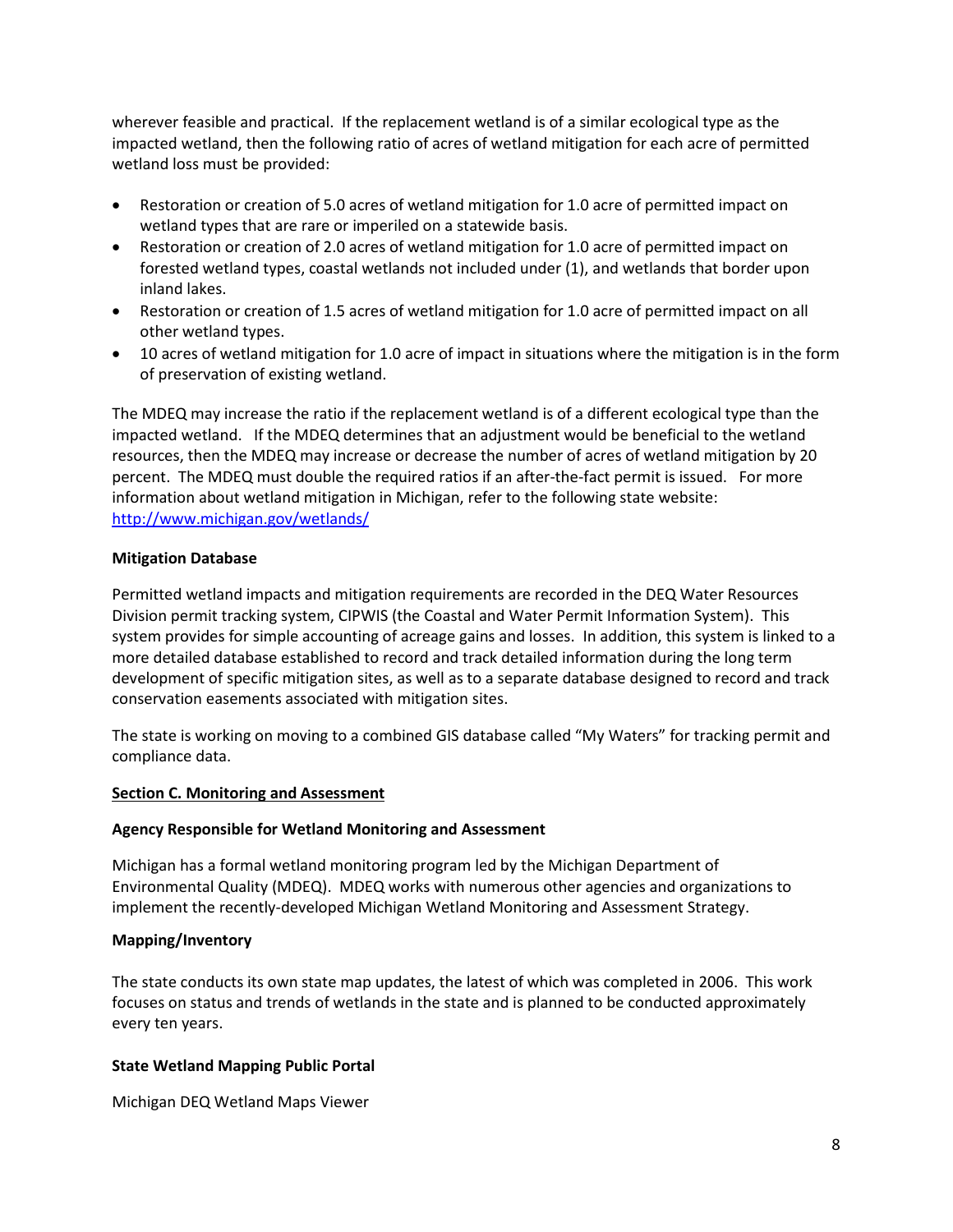### <http://www.mcgi.state.mi.us/wetlands/>

### **Wetland Classification and Assessment**

Michigan does not have its own formal state classification system; the Cowardin system is used for descriptive purposes. The Michigan Natural Features Inventory (MNFI) includes wetlands in its classification of natural community types. A description of each ecological community type, and its state and global rank based on relative rarity, are provided on the MNFI web page at [www.msue.msu.edu/mnfi.](http://www.msue.msu.edu/mnfi) The Great Lakes Coastal Wetlands Consortium has also developed a specific classification system for its basin-wide inventory and tracking system (which is close to the Cowardin classification system). This inventory is expected to be available on-line in the near future at [www.glc.org/wetlands.](http://www.glc.org/wetlands)

The state used the *Michigan Rapid Assessment Method for Wetlands* (MiRAM) to determine the "functional value" of a particular wetland and to assign a rating level to that wetland as compared to other wetlands. The goal of this rating system is to assess individual wetlands on an equal scale regardless of ecological type. MiRAM offers a relatively rapid assessment of wetland functions and values, but it is not intended to replace more detailed quantitative measures of ecosystem function, such as Indices of Biological Integrity (IBI), Floristic Quality Assessment (FQA), or other detailed ecological studies. The MiRAM evaluation contains two rating systems, a narrative rating and a quantitative rating**.** If the Wetland is not identified as having high functional value by the Narrative Rating, the Evaluator must complete the Quantitative Rating. The quantitative rating is designed to provide a numeric score that reflects the functional value of a Wetland, which includes a Wetland's ecological condition (integrity) and its potential to provide ecological and societal services (functions and values).

### **Statewide Wetland Monitoring Plan**

MDEQ has worked with numerous other agencies and organizations to develop a Michigan Wetland Monitoring and Assessment Strategy. The state lists eight strategies with assessment at all three levels (landscape, reference and site-specific). The strategy defines long term goals, some of which depend on obtaining additional funding or resources. The state plans to have the plan online in the near future.

#### **Overall Wetland Gain and Loss Tracking System**

The state currently tracks regulatory and restoration work. As part of its status and trends work, the state believes it is critical to track overall wetland gain and loss.

#### **Wetland Monitoring and Assessment Characteristics**

| Level    | None | Level 1 | Level 2 | -<br>Level 3 |
|----------|------|---------|---------|--------------|
| Michigan |      |         | . .     |              |

| $\tau$ ype | None | IBI | Condition | Functional |
|------------|------|-----|-----------|------------|
| Michigan   |      |     | ,,        |            |

| Frequency | None | <b>Project Specific</b> | Ongoing |
|-----------|------|-------------------------|---------|
|-----------|------|-------------------------|---------|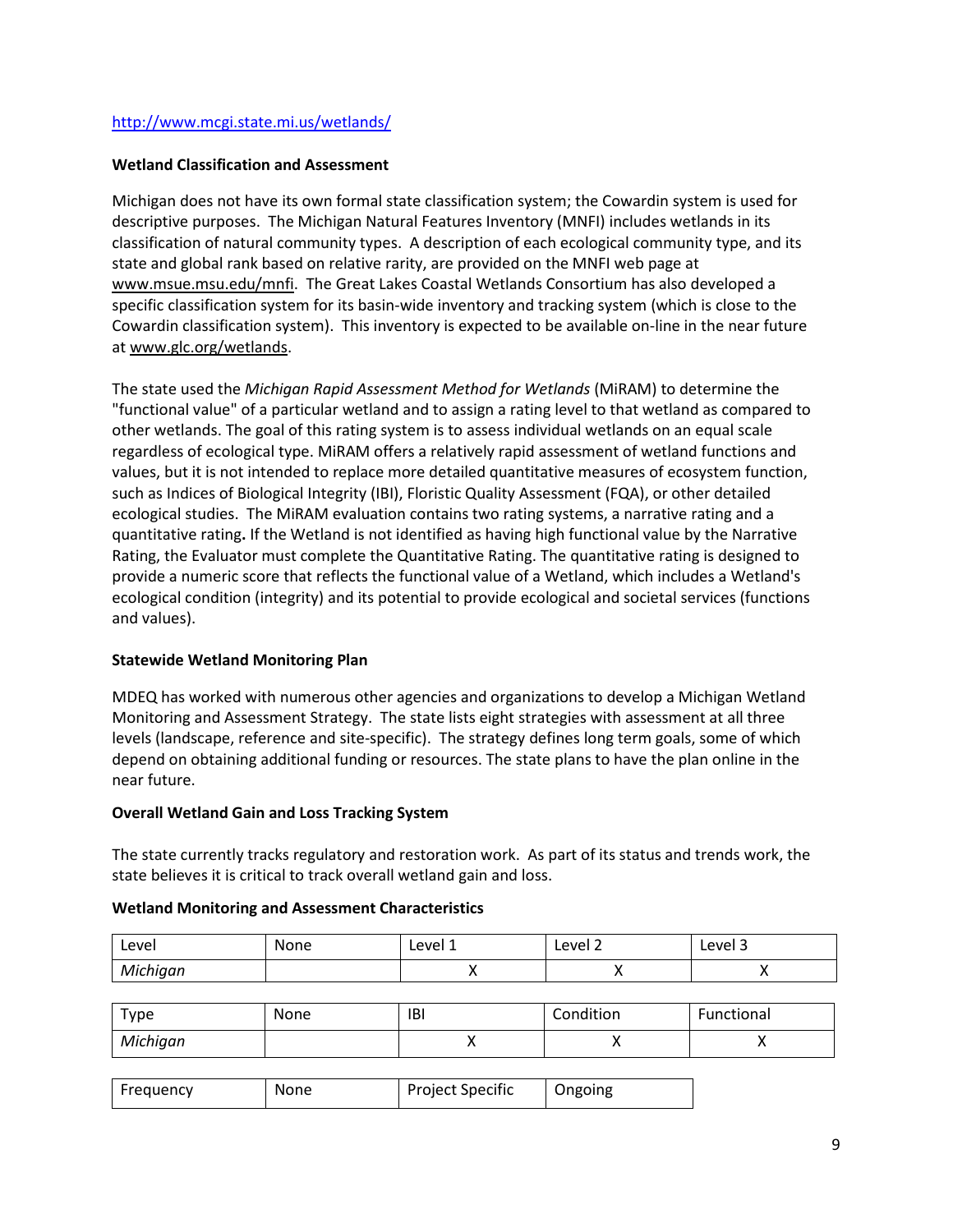| aan<br><b>IVIICHIY</b> |  |
|------------------------|--|
|------------------------|--|

#### **Participation in National Wetland Condition Assessment**

| <b>NWCA Study Type</b>             | Yes | No |
|------------------------------------|-----|----|
| <b>National Study</b>              |     |    |
| <b>State Intensification Study</b> |     |    |

*Description:* Michigan conducted a coastal intensification study that looked at coastal wetlands only. The study cannot be used to provide analysis on wetlands statewide.

#### <span id="page-9-0"></span>**Section D. Water Quality Standards**

### **Wetland and Water Quality Standards**

| <b>Type</b>            | <b>None</b>    | <b>Use Existing</b><br><b>WQ</b><br><b>Standards</b> | <b>In Process</b> | Adopted | <b>Future</b><br><b>Direction</b> |
|------------------------|----------------|------------------------------------------------------|-------------------|---------|-----------------------------------|
| Wetland-specific       |                | X                                                    |                   |         |                                   |
| <b>Designated Uses</b> |                |                                                      |                   |         |                                   |
| Narrative criteria in  |                |                                                      |                   |         |                                   |
| the standards to       |                | X                                                    |                   |         |                                   |
| protect designated     |                |                                                      |                   |         |                                   |
| wetland uses           |                |                                                      |                   |         |                                   |
| Numeric criteria in    | (Although the  |                                                      |                   |         |                                   |
| the standards          | state applies  | X                                                    |                   |         |                                   |
| based on wetland       | existing WQS   |                                                      |                   |         |                                   |
| type and location      | to wetlands,   |                                                      |                   |         |                                   |
| to protect the         | none are used, |                                                      |                   |         |                                   |
| designated uses        | as they aren't |                                                      |                   |         |                                   |
|                        | appropriate to |                                                      |                   |         |                                   |
|                        | wetlands)      |                                                      |                   |         |                                   |
| Anti-degradation       |                | X                                                    |                   |         |                                   |
| policy includes        |                |                                                      |                   |         |                                   |
| wetlands               |                |                                                      |                   |         |                                   |

#### <span id="page-9-1"></span>**Section E. Voluntary Wetland Restoration**

## **Types of Wetland Restoration Work Funded by the State:**

| <b>Type of Work</b>             | <b>YES</b> | <b>NO</b> | <b>Description</b>                                    |
|---------------------------------|------------|-----------|-------------------------------------------------------|
| Fund Wetland Restoration (may   | χ          |           |                                                       |
| include easement agreements)    |            |           |                                                       |
| <b>Private Land Restoration</b> | х          |           |                                                       |
| <b>Public Land Restoration</b>  | Λ          |           |                                                       |
| <b>Technical Assistance</b>     | χ          |           |                                                       |
| Tax Incentives                  | χ          |           | Some landowners may obtain local and federal tax      |
|                                 |            |           | benefits by enrolling wetland acreage in the Farmland |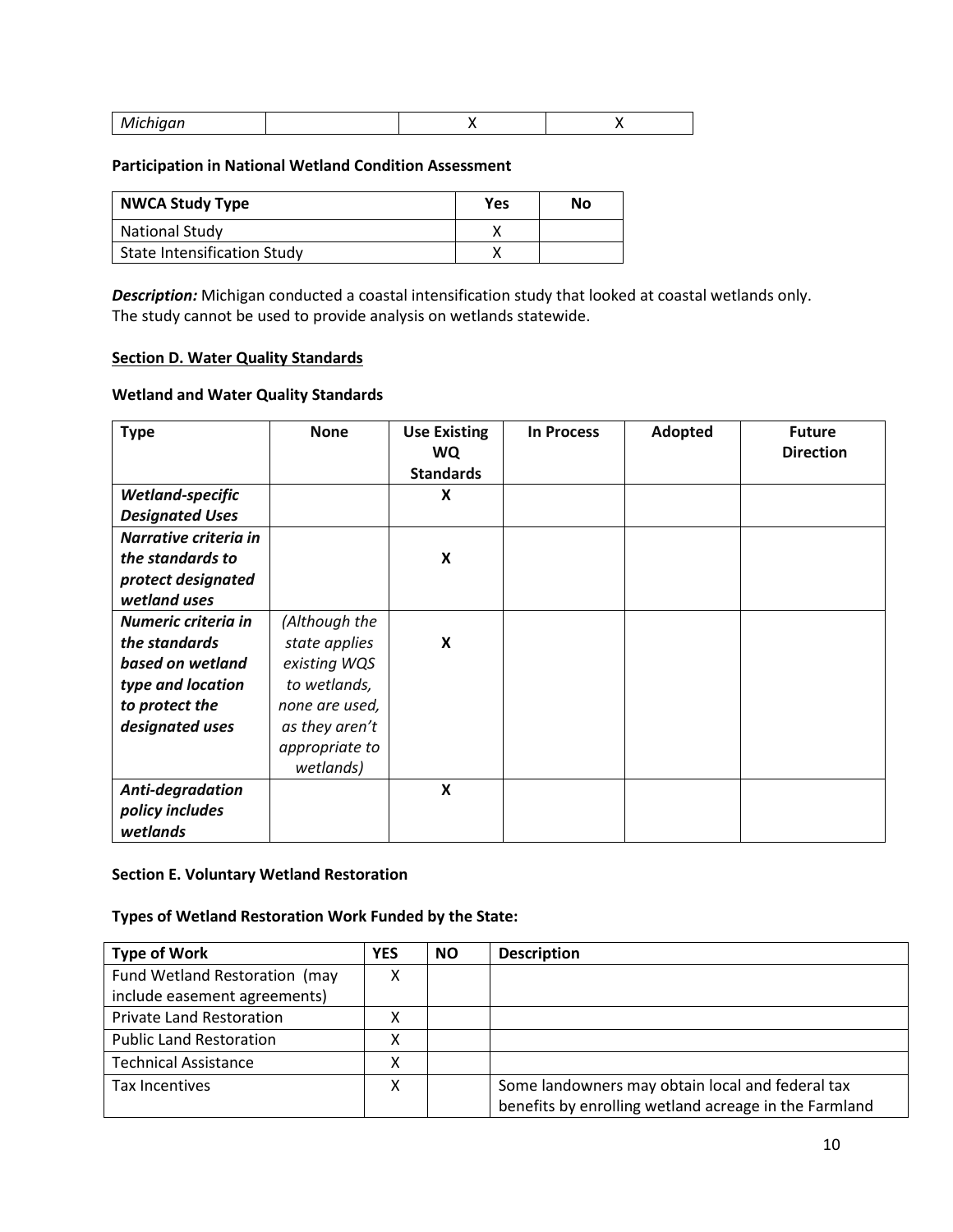|       |  | and Open Space Preservation Program, administered by<br>the Michigan Department of Agriculture and Rural<br>Development. Information is available on the MDA web<br>page under farmland preservation at<br>www.michigan.gov/mda |
|-------|--|---------------------------------------------------------------------------------------------------------------------------------------------------------------------------------------------------------------------------------|
| Other |  |                                                                                                                                                                                                                                 |

**Detail:** The DEQ, DNR, and Agriculture have been active partners with federal agencies and nongovernmental organizations in wetland restoration/incentive programs. Through 2014, the State of Michigan has contributed approximately \$10 million in state funding to wetland protection through the Conservation Reserve Enhancement Program (CREP), and the state's Clean Michigan Initiative. These funds have been used to support voluntary wetland conservation practices by private landowners – primarily wetland restoration and enhancement - and to obtain permanent conservation easements over wetlands restored under state/federal conservation programs. In addition, the state has contributed staff time through all three agencies to provide technical assistance for landowners interested in wetland restoration programs.

## **Voluntary Wetland Restoration Program Components**

| <b>Wetland Restoration Efforts</b> | Nothing in<br>the Works | <b>Planning</b> | <b>In Progress</b> | Mature/<br>Complete |
|------------------------------------|-------------------------|-----------------|--------------------|---------------------|
| Program has a set of restoration   |                         |                 |                    | х                   |
| goals                              |                         |                 |                    |                     |
| Coordinate with relevant           |                         |                 |                    | Χ                   |
| agencies that outline              |                         |                 |                    |                     |
| restoration/protection goals and   |                         |                 |                    |                     |
| strategies and timeframes          |                         |                 |                    |                     |
| Developed multi-agency body to     |                         |                 |                    | Χ                   |
| coordinate restoration/            |                         |                 |                    |                     |
| protection efforts                 |                         |                 |                    |                     |
| Set restoration goals based on     |                         |                 |                    | Χ                   |
| agency objectives and available    |                         |                 |                    |                     |
| information                        |                         |                 |                    |                     |

*Description:* Michigan has a formal state voluntary wetland restoration program. The state's program has a program coordinator and conducts a large amount of restoration through partnerships.

### **Goals for Restoration Projects\***

| Goal                                    | Yes | <b>No</b> | <b>Description</b> |
|-----------------------------------------|-----|-----------|--------------------|
| No Net Loss                             |     |           |                    |
| Reverse Loss/Net Gain                   | х   |           |                    |
| Nonpoint Source Pollution (NPS)/WQ      |     |           |                    |
| <b>Total Maximum Daily Load (TMDLs)</b> | Λ   |           |                    |
| Habitat                                 |     |           |                    |
| <b>Coastal Protection</b>               | ∧   |           |                    |
|                                         |     |           |                    |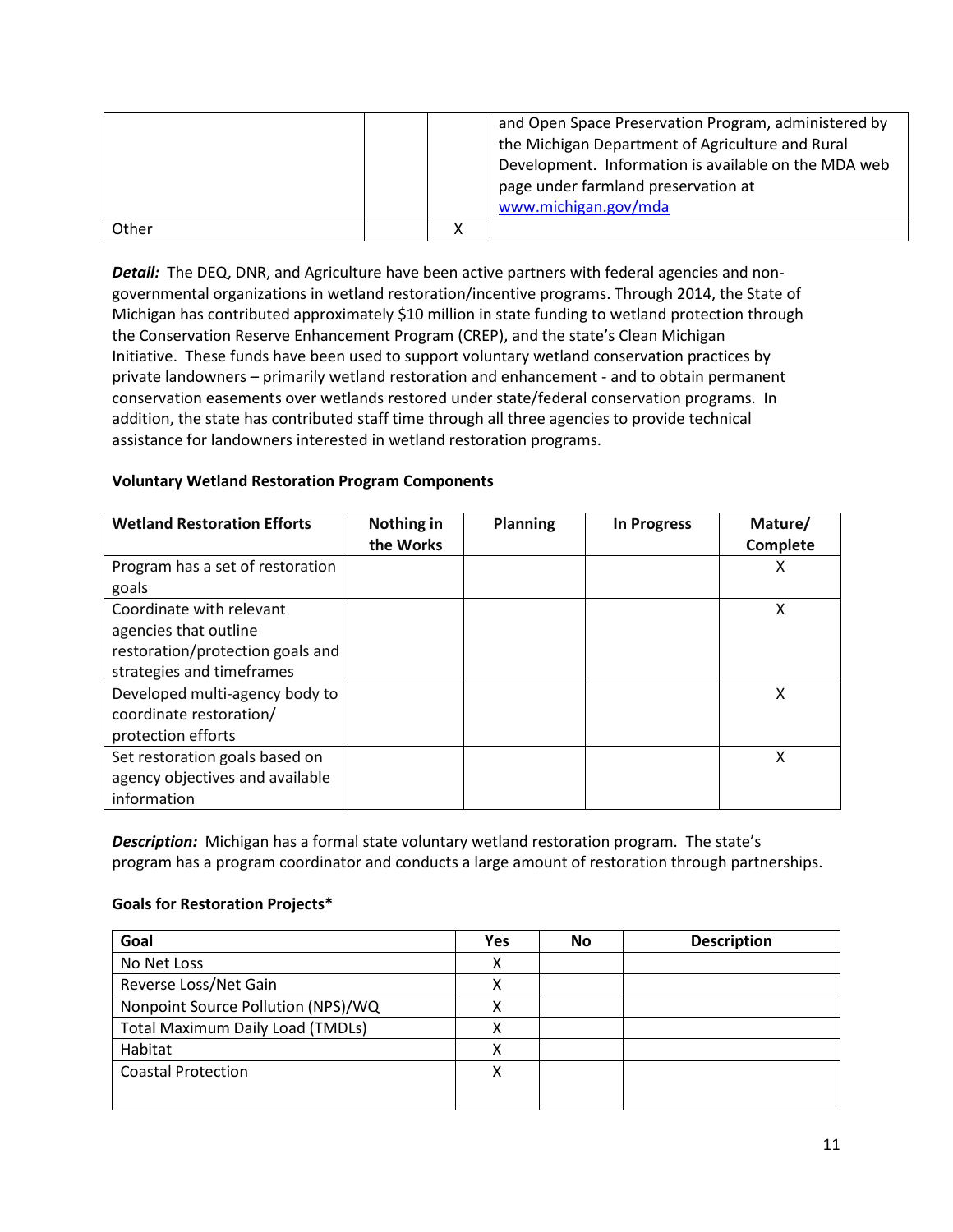| <b>Floodwater Protection</b> |  |  |
|------------------------------|--|--|
| Groundwater                  |  |  |
| Other (please describe)      |  |  |

### **Landowner Guides and Handbooks to Assist with Voluntary Wetland Restoration Efforts**

Michigan DEQ has a brochure about voluntary restoration, as well as a manual for how to apply for permits.

## <span id="page-11-0"></span>**Section F. Innovative and/or Highly Effective Education and Outreach**

- Michigan is working with local governments through an outreach program that focuses on the protection of wetlands through zoning and ordinances.
- The state also provides an agriculture assistance program designed to help farmers understand the wetland regulatory program and how it relates to agricultural practices.

## **Section G. Climate Change and Wetlands**

Michigan does work on climate change issues and has focused on adaptation strategies that incorporate adaptation BMPs into the regulatory program and encouraging other state programs to incorportate wetlands and climate change into their programs. The state has a whole BMP package to this end. Michigan contracted with the Association of State Wetland Managers (ASWM) to write its original climate change plan (2012), which can be downloaded from:

[http://www.michigan.gov/documents/deq/Michigan\\_Wetlands\\_and\\_Climate\\_Change\\_Report\\_Final\\_Fin](http://www.michigan.gov/documents/deq/Michigan_Wetlands_and_Climate_Change_Report_Final_Final_403251_7.pdf) [al\\_403251\\_7.pdf.](http://www.michigan.gov/documents/deq/Michigan_Wetlands_and_Climate_Change_Report_Final_Final_403251_7.pdf)

The state's primary focus is on community resiliency. Specific climate change areas of focus include invasive species (one of the biggest threats from climate change), planning for resiliency in wetland protection, wildlife corridors, flood management, and how to better build mitigation sites in the face of a changing climate. Climate change is taken into consideration for lots of development activities. Permits consider climate change as they go, including stream stability, sediment loading and habitat.

### <span id="page-11-1"></span>**Section H. Integration**

| Entity/Program Area  | Yes/No     | Description of the            | Contact for Follow- |
|----------------------|------------|-------------------------------|---------------------|
|                      |            | Connection                    | up                  |
| NPDES/NPS/Stormwater | <b>YES</b> | Informal integration; same    |                     |
|                      |            | management chain; work        |                     |
|                      |            | together on some projects,    |                     |
|                      |            | but process itself is not yet |                     |
|                      |            | integrated; Work closely      |                     |
|                      |            | with the NPS program;         |                     |
|                      |            | connect landscape level       |                     |
|                      |            | functional assessment with    |                     |
|                      |            | wetland restoration and       |                     |
|                      |            | preservation priorities       |                     |
| 303(d)               | <b>YES</b> | Work together some on         |                     |
|                      |            | listings                      |                     |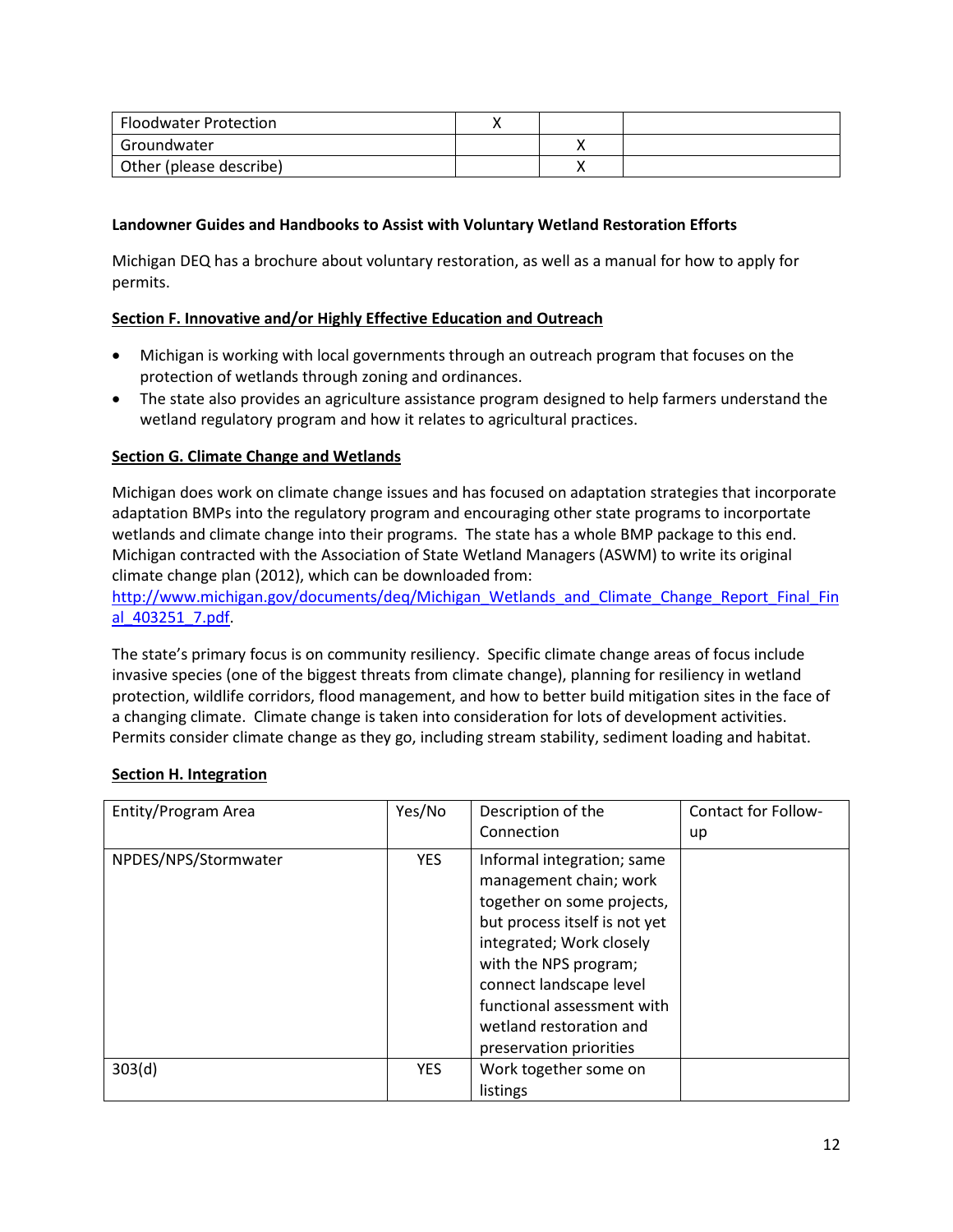| 305(b) reporting on wetlands            | <b>YES</b> |                                                  |  |
|-----------------------------------------|------------|--------------------------------------------------|--|
| <b>Total Maximum Daily Load (TMDLs)</b> | YES        | Working with state staffto                       |  |
|                                         |            | encourage wetland                                |  |
|                                         |            | restoration as a way to                          |  |
|                                         |            | reach TMDL goals                                 |  |
|                                         |            | (nutrients, etc.); use                           |  |
|                                         |            | landscape functional                             |  |
|                                         |            | analysis                                         |  |
| Climate Change/ Resiliency              | <b>YES</b> |                                                  |  |
| Land Use / Watershed planning           | <b>YES</b> | The MDEQ has been                                |  |
|                                         |            | successful in establishing                       |  |
|                                         |            | working relationships with                       |  |
|                                         |            | numerous watershed                               |  |
|                                         |            | groups and organizations                         |  |
|                                         |            | to promote the concept of                        |  |
|                                         |            | restoring wetlands to                            |  |
|                                         |            | address watershed                                |  |
|                                         |            | impairments and improve                          |  |
|                                         |            | water quality; the wetland                       |  |
|                                         |            | program has staff whose                          |  |
|                                         |            | primary job it is to promote                     |  |
|                                         |            | wetlands in watershed                            |  |
|                                         |            | planning with local groups                       |  |
| Flood/Hazard Mitigation                 | <b>YES</b> | Fully integrated;                                |  |
|                                         |            | comprehensive floodplain                         |  |
|                                         |            | statute integrating with                         |  |
|                                         |            | other (one letter in county,                     |  |
|                                         |            | can require cut in                               |  |
|                                         |            | compensation)                                    |  |
| Coastal Work                            | <b>YES</b> | Fully integrated; Share                          |  |
|                                         |            | coastal funding; coastal                         |  |
|                                         |            | zone certification as part of                    |  |
|                                         |            | permitting; Sea grant<br>administers the coastal |  |
|                                         |            | program, but comments on                         |  |
|                                         |            | permits                                          |  |
| <b>Wildlife Action Plan</b>             | <b>YES</b> |                                                  |  |
| Statewide Comprehensive Outdoor         | Unknown    |                                                  |  |
| <b>Recreation Plan (SCORP)</b>          |            |                                                  |  |
| Other-Transportation                    | <b>YES</b> | MDEQ has an MOU wiith                            |  |
|                                         |            | MiDOT to provide services                        |  |
|                                         |            | on project planning and                          |  |
|                                         |            | resource impacts. Deal                           |  |
|                                         |            | with MDOT and County                             |  |
|                                         |            | Road Commissioners-                              |  |
|                                         |            | process is integrated "from                      |  |
|                                         |            | cradle to grave"                                 |  |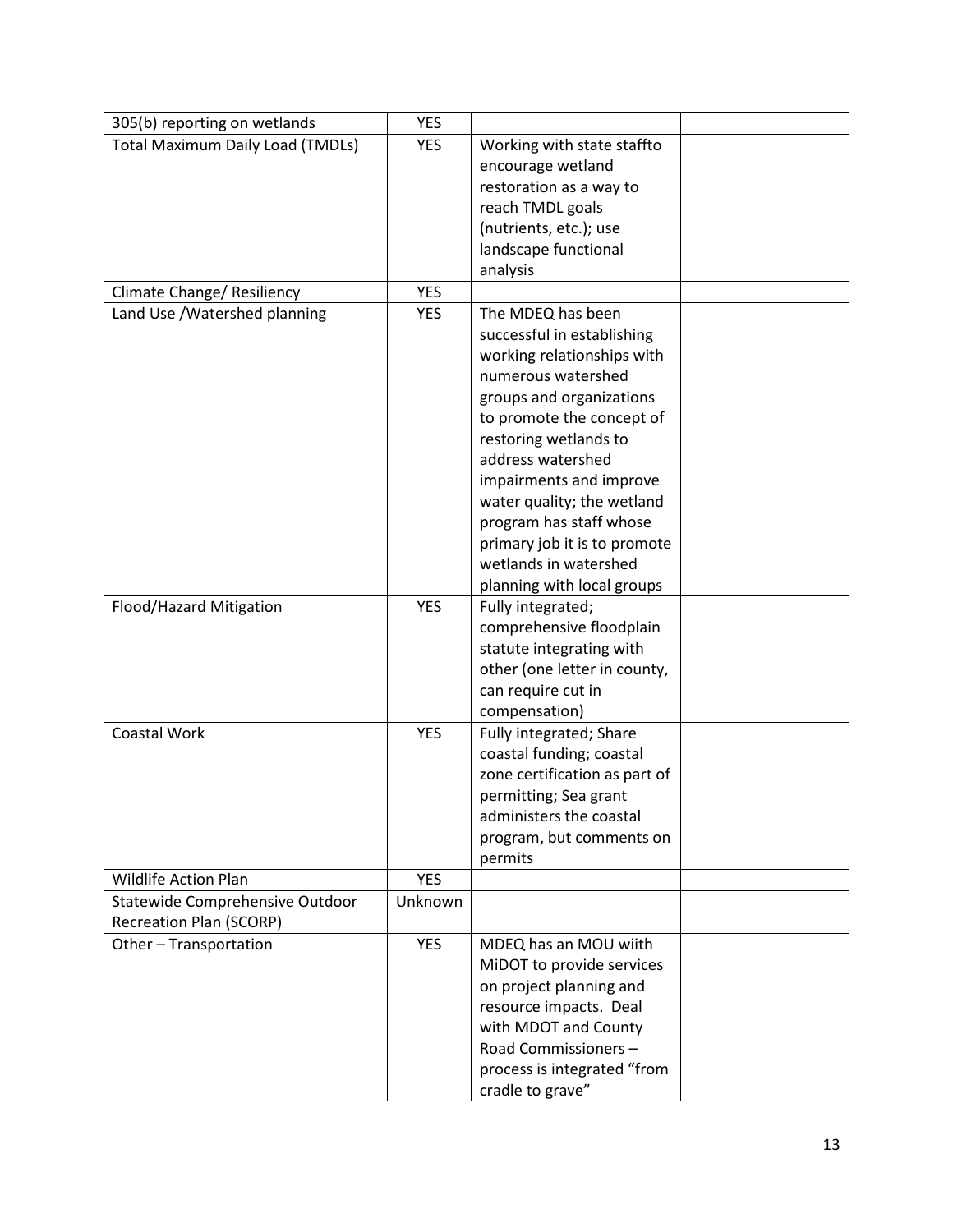#### **State Wetland Program Contact and Other Relevant Contacts**

**Amy Lounds** (Regulatory) Michigan Department of Environmental Quality Water Resources Division PO Box 30458 Lansing, MI 48909-7958 (517) 284-5530 [loundsa@michigan.gov](mailto:loundsa@michigan.gov)

## **Anne Garwood** (Coastal Wetlands, Monitoring and Assessment) Michigan Department of Environmental Quality Water Resources Division PO Box 30458 Lansing, MI 48909-7958 (517) 284-5535 [garwooda@michigan.gov](mailto:garwooda@michigan.gov)

#### **Chad Fizzell** (GIS)

Michigan Department of Environmental Quality Water Resources Division PO Box 30458 Lansing, MI 48909-7958 (517) 284-5533 [fizzellc@michigan.gov](mailto:fizzellc@michigan.gov)

### **State Wetland Program Development Continuum**

| <b>Continuum Stage</b>                                                                 |           | <b>Core Element</b><br>1: Regulation | <b>Core Element</b><br>2: Monitoring<br>& Assessment | <b>Core Element 3:</b><br><b>Wetland Water</b><br>Quality<br><b>Standards</b> | <b>Core Element</b><br>4:<br>Voluntary<br><b>Restoration</b> |
|----------------------------------------------------------------------------------------|-----------|--------------------------------------|------------------------------------------------------|-------------------------------------------------------------------------------|--------------------------------------------------------------|
| <b>Mature Stage</b><br><b>Initial Implementation Stage</b><br><b>Development Stage</b> | High<br>⋀ | Χ<br>(Assumed)                       | X                                                    | X                                                                             | X                                                            |
| <b>Early Stage</b>                                                                     | Low       |                                      |                                                      |                                                                               |                                                              |

**Section J. Useful Websites**

**State Government Programs**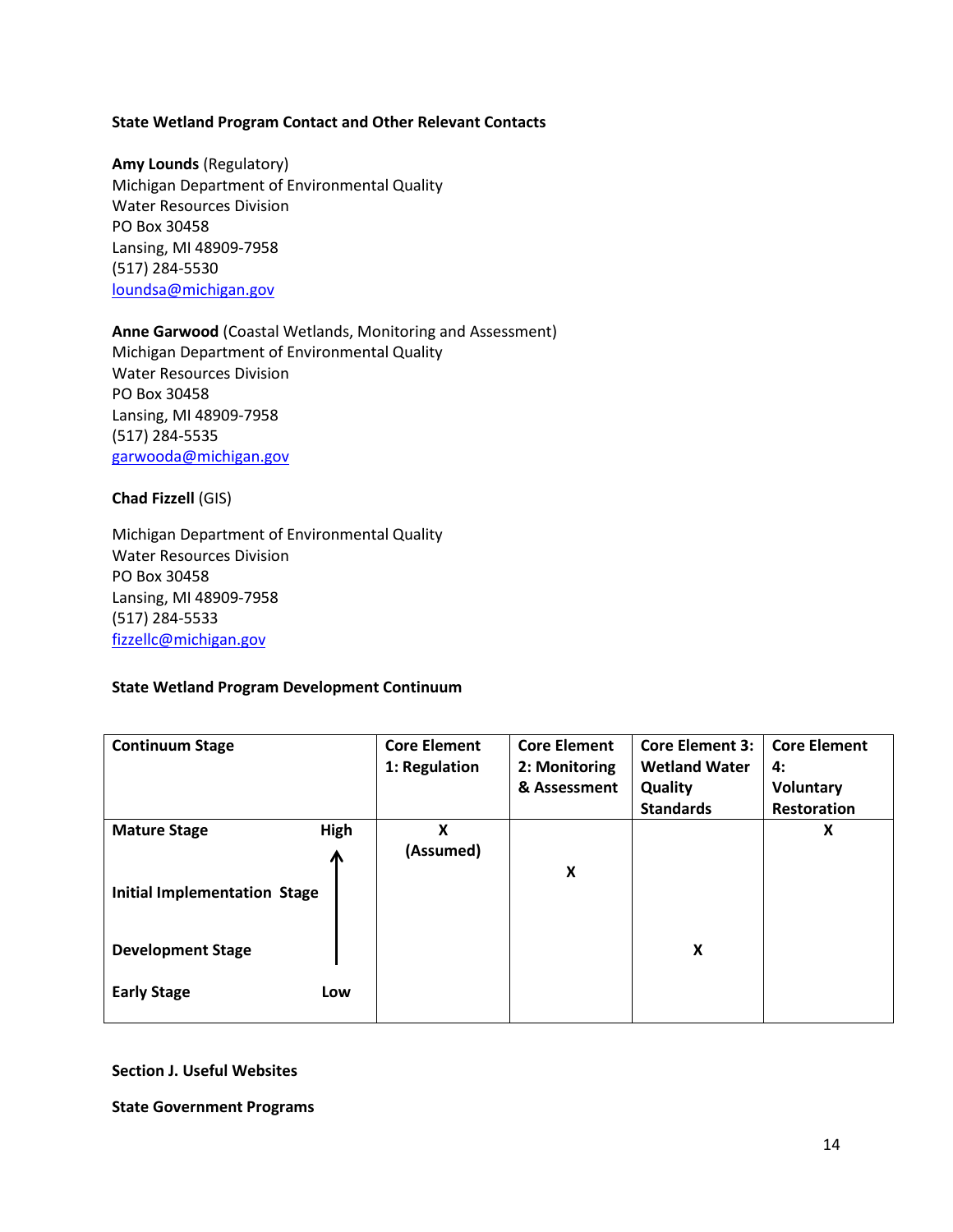# 1. Department of Environmental Quality

- a) Wetlands Protection
	- [http://www.michigan.gov/deq/0,4561,7-135-3313\\_3687---,00.html](http://www.michigan.gov/deq/0,4561,7-135-3313_3687---,00.html)
		- i. Wetland Local Assistance Pilot Program [http://www.michigan.gov/deq/0,4561,7-135-3313\\_3687-85561--,00.html](http://www.michigan.gov/deq/0,4561,7-135-3313_3687-85561--,00.html)
		- ii. Great Lakes Shoreline Management [http://www.michigan.gov/deq/0,4561,7-135-3313\\_3687-70142--,00.html](http://www.michigan.gov/deq/0,4561,7-135-3313_3687-70142--,00.html)
		- iii. State and Federal Wetland Regulations [http://www.michigan.gov/deq/0,4561,7-135-3313\\_3687-10801--,00.html](http://www.michigan.gov/deq/0,4561,7-135-3313_3687-10801--,00.html)
		- iv. Local Wetland Regulations [http://www.michigan.gov/deq/0,4561,7-135-3313\\_3687-24312--,00.html](http://www.michigan.gov/deq/0,4561,7-135-3313_3687-24312--,00.html)
		- v. Wetland Monitoring Program [http://www.michigan.gov/deq/0,4561,7-135-3313\\_3687-10364--,00.html](http://www.michigan.gov/deq/0,4561,7-135-3313_3687-10364--,00.html)
		- vi. Wetland Identification Program [http://www.michigan.gov/deq/0,4561,7-135-3313\\_3687-10193--,00.html](http://www.michigan.gov/deq/0,4561,7-135-3313_3687-10193--,00.html)
- b) Surface Water
	- i. Nonpoint Source Pollution [http://www.michigan.gov/deq/0,4561,7-135-3313\\_3682\\_3714---,00.html](http://www.michigan.gov/deq/0,4561,7-135-3313_3682_3714---,00.html)
	- ii. Stormwater [http://www.michigan.gov/deq/0,4561,7-135-3313\\_3682\\_3716---,00.html](http://www.michigan.gov/deq/0,4561,7-135-3313_3682_3716---,00.html)
- c) Great Lakes
	- i. Aquatic Invasive Species [http://www.michigan.gov/deq/0,4561,7-135-3313\\_3677\\_8314---,00.html](http://www.michigan.gov/deq/0,4561,7-135-3313_3677_8314---,00.html)
	- ii. Coastal Management [http://www.michigan.gov/deq/0,1607,7-135-3313\\_3677\\_3696---,00.html](http://www.michigan.gov/deq/0,1607,7-135-3313_3677_3696---,00.html)

## **Federal Government Programs**

1. USDA Natural Resource Conservation Service Wetlands Reserve Program <http://www.nrcs.usda.gov/wps/portal/nrcs/main/mi/programs/easements/wetlands/>

## **Other Organization Wetland Programs**

- 2. The Michigan Wetlands Association <http://www.miwetlands.org/>
- 3. Michigan Conservation Districts <http://macd.org/wetlands.html>
- 4. Tip of the Mitt Watershed Council <http://www.watershedcouncil.org/water%20resources/wetlands/>

## **MINNESOTA**

### **State Government Programs**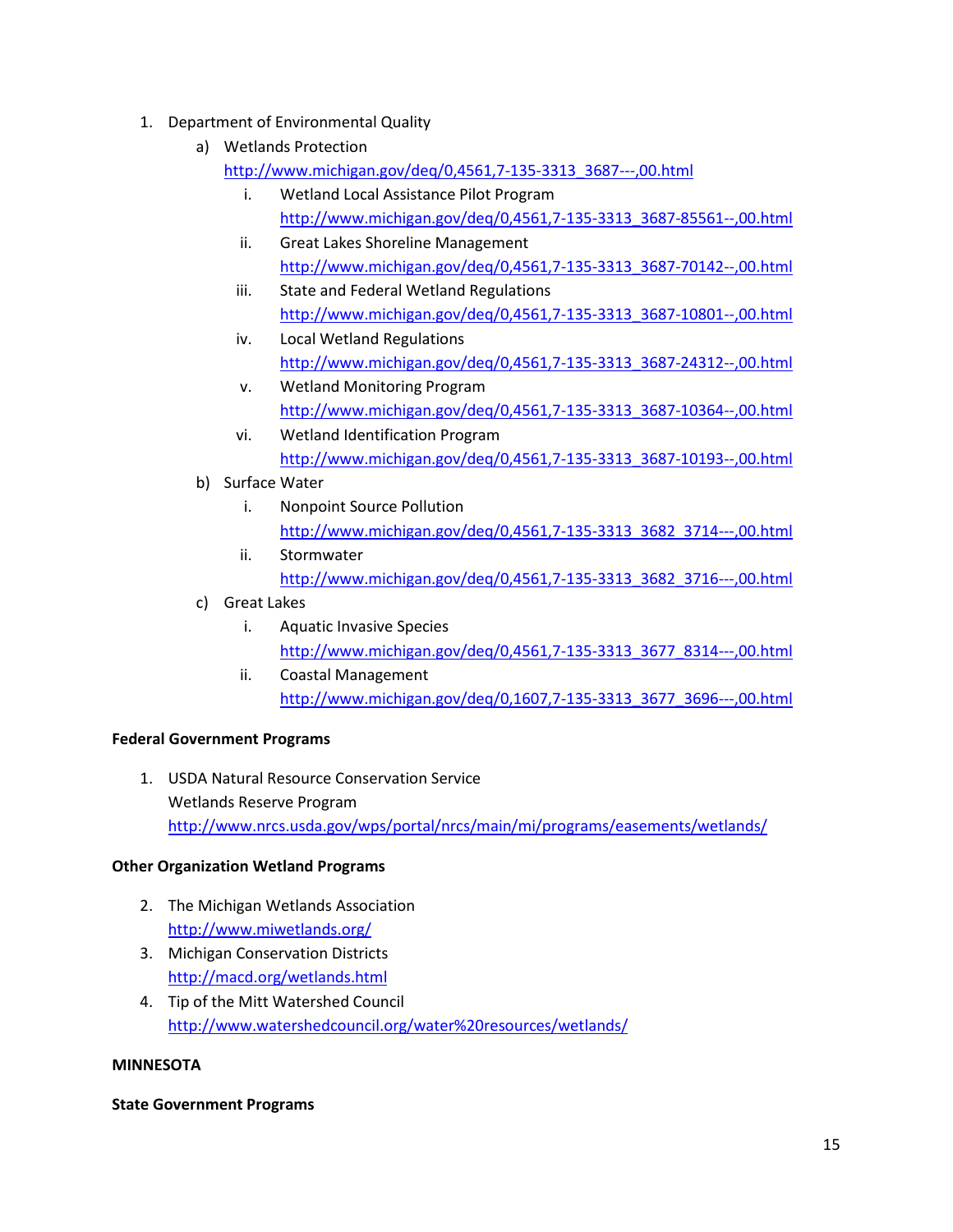- 1. Board of Water & Soil Resources
	- a) Wetland Conservation Act <http://www.bwsr.state.mn.us/wetlands/wca/index.html>
	- b) Wetland Regulation <http://www.bwsr.state.mn.us/wetlands/regulation.html>
	- c) Wetland Banking Forms <http://www.bwsr.state.mn.us/wetlands/wetlandbanking/forms.html>
	- d) Wetland Delineation <http://www.bwsr.state.mn.us/wetlands/delineation/index.html>
	- e) Wetland Functional Assessment <http://www.bwsr.state.mn.us/wetlands/mnram/index.html>
	- f) Watershed Planning <http://www.bwsr.state.mn.us/planning/index.html#watershed>
- 2. Department of Natural Resources
	- a) Division of Ecological & Water Resources
		- i. Wetland Programs <http://www.dnr.state.mn.us/eco/wetlands/index.html>
		- ii. Wetland Status And Trends Monitoring Program [http://www.dnr.state.mn.us/eco/wetlands/wstm\\_prog.html](http://www.dnr.state.mn.us/eco/wetlands/wstm_prog.html)
		- iii. Wetland Conservation Plan <http://files.dnr.state.mn.us/eco/wetlands/wetland.pdf>
- 3. Minnesota Pollution Control Agency [http://www.pca.state.mn.us/index.php/water/water-types-and-programs/surface](http://www.pca.state.mn.us/index.php/water/water-types-and-programs/surface-water/wetlands/wetlands-in-minnesota.html)[water/wetlands/wetlands-in-minnesota.html](http://www.pca.state.mn.us/index.php/water/water-types-and-programs/surface-water/wetlands/wetlands-in-minnesota.html)
	- a) Wetland Quality Status And Trends Monitoring [http://www.pca.state.mn.us/index.php/water/water-types-and-programs/surface](http://www.pca.state.mn.us/index.php/water/water-types-and-programs/surface-water/wetlands/wetland-quality-status-and-trends-monitoring.html)[water/wetlands/wetland-quality-status-and-trends-monitoring.html](http://www.pca.state.mn.us/index.php/water/water-types-and-programs/surface-water/wetlands/wetland-quality-status-and-trends-monitoring.html)
	- b) Wetland monitoring and assessment [http://www.pca.state.mn.us/index.php/water/water-types-and-programs/surface](http://www.pca.state.mn.us/index.php/water/water-types-and-programs/surface-water/wetlands/wetland-monitoring-and-assessment.html)[water/wetlands/wetland-monitoring-and-assessment.html](http://www.pca.state.mn.us/index.php/water/water-types-and-programs/surface-water/wetlands/wetland-monitoring-and-assessment.html)
- 4. Department of Agriculture
	- a) Water Protection <http://www.mda.state.mn.us/protecting/waterprotection.aspx>
	- b) Conservation <http://www.mda.state.mn.us/protecting/conservation.aspx>

## **Federal Government Programs**

1. USDA Natural Resource Conservation Service Wetlands Reserve Program <http://www.nrcs.usda.gov/wps/portal/nrcs/main/mn/programs/easements/wetlands/>